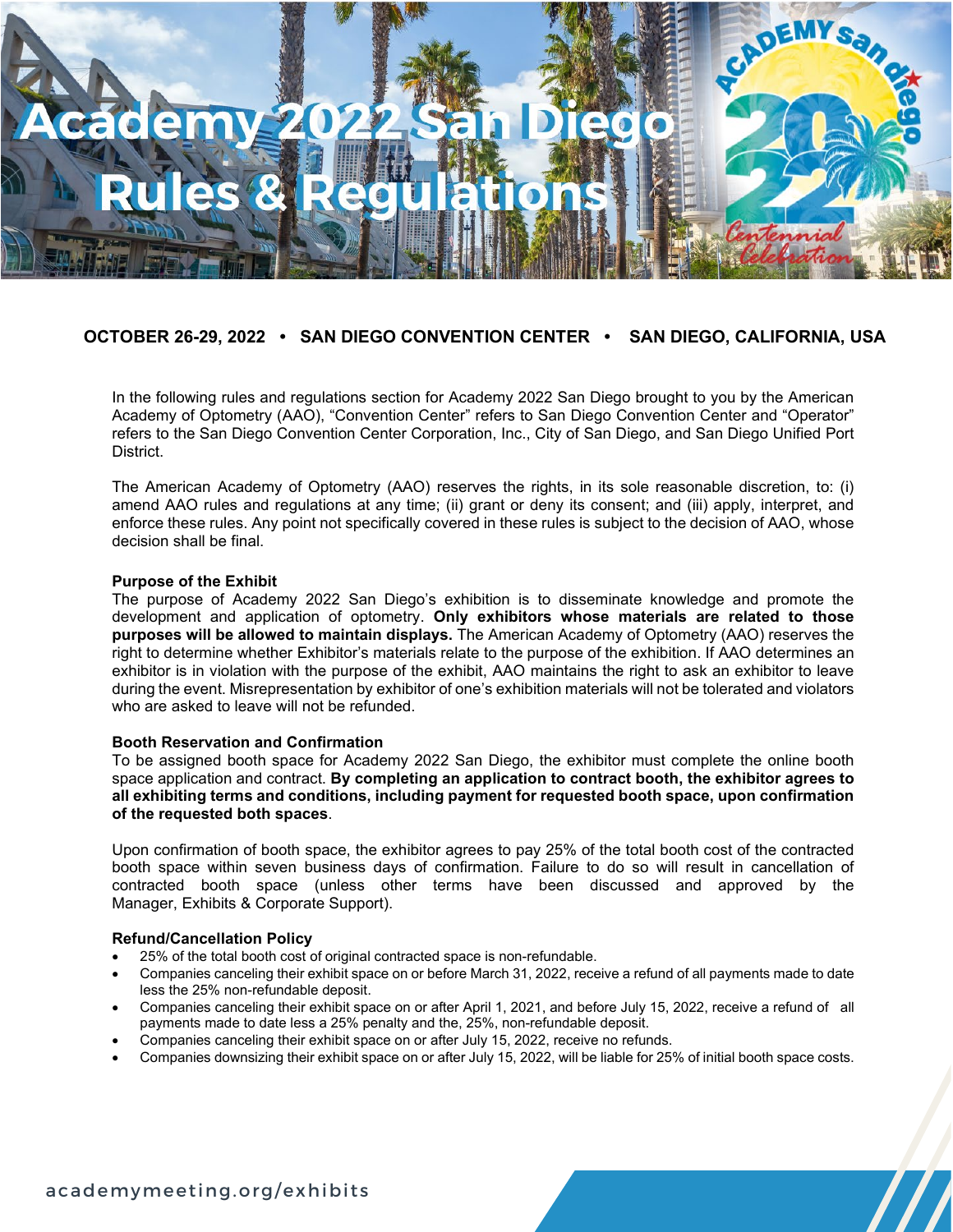

# **Terms of Liability**

- December 15, 2021 to March 31, 2022 | Exhibitor is 25% liable for exhibit space contracted.
- April 1, 2022 to July 14, 2022 | Exhibitor is 50% liable for exhibit space contracted.
- July 15, 2022 or after | Exhibitor is 100% liable for exhibit space contracted.

# **Booth Upsizing**

At any time after signing the original Contract, Exhibitor may enter into a new contract for larger space, subject to availability.

#### **Booth Downsizing**

The amount of space reserved may be reduced by Exhibitor by giving written notice to the exhibits manager [adriennew@aaoptom.org.](mailto:adriennew@aaoptom.org)

Reeducation of booth space will result in the following penalties:

On or before July 15, 2022 - 25% of the original Contract price. Any overage will not be refunded. After July 15, 2022 - 100% of the original Contract price.

Payment in excess of the cost of the new space is nonrefundable. There will be no exceptions.

#### **Alarms**

In the event that an alarm goes off, please know that Convention Center staff does not deactivate the alarm until the proper emergency response team is on-site, verifies the cause of the alarm and then deactivates the alarm. The Convention Center operates at a maximum safety level that helps to ensure life safety. In case of an emergency following an alarm, staff will activate the Convention Center's public address system and provide direction to everyone in the facility. When the public address system starts to operate, please listen and follow the directions. Doing anything else will increase the hazard and will put you and your attendees at risk.

#### **Animals**

Except for guide, signal or service animals, animals are not allowed in the facility without prior written approval. Approval is based on whether the animal is legitimately part of a show, exhibit or activity requiring the use of animals. If allowed, Licensee/Show Management is responsible for the liability and sanitary needs associated with the animals.

#### **Arrangement of Exhibits**

The American Academy of Optometry follows International Association of Exhibitions and Events (IAEE) Guidelines. Booths include standard drapery, one identification sign, five Exhibitor personnel badges per 100 square feet of booth space, and two complimentary listings (one in the Academy.22 event app and the other in the Academy 2022 San Diego Industry Connections Guide). **The floor space for all booths must be carpeted or in some other way professionally covered, with the cost for this covering being the responsibility of the Exhibitor**. If such floor covering has not been arranged by the Exhibitor prior to the conclusion of move-in, AAO reserves the right to order carpeting at Exhibitor's expense.

#### **Balloons**

The display and distribution of balloons will not be allowed at any time within the Exhibit Hall. Balloons are detrimental to the fire detection systems installed in the exhibit hall. Helium balloons distributed outside the facility shall not be permitted inside the building. Their use is strictly prohibited.

# **California Exhibits**

Exhibitors engaged in selling activities must possess a valid California seller's permit (unless exempt from such requirement under California law). Upon request, Exhibitor must promptly (within 10 business days)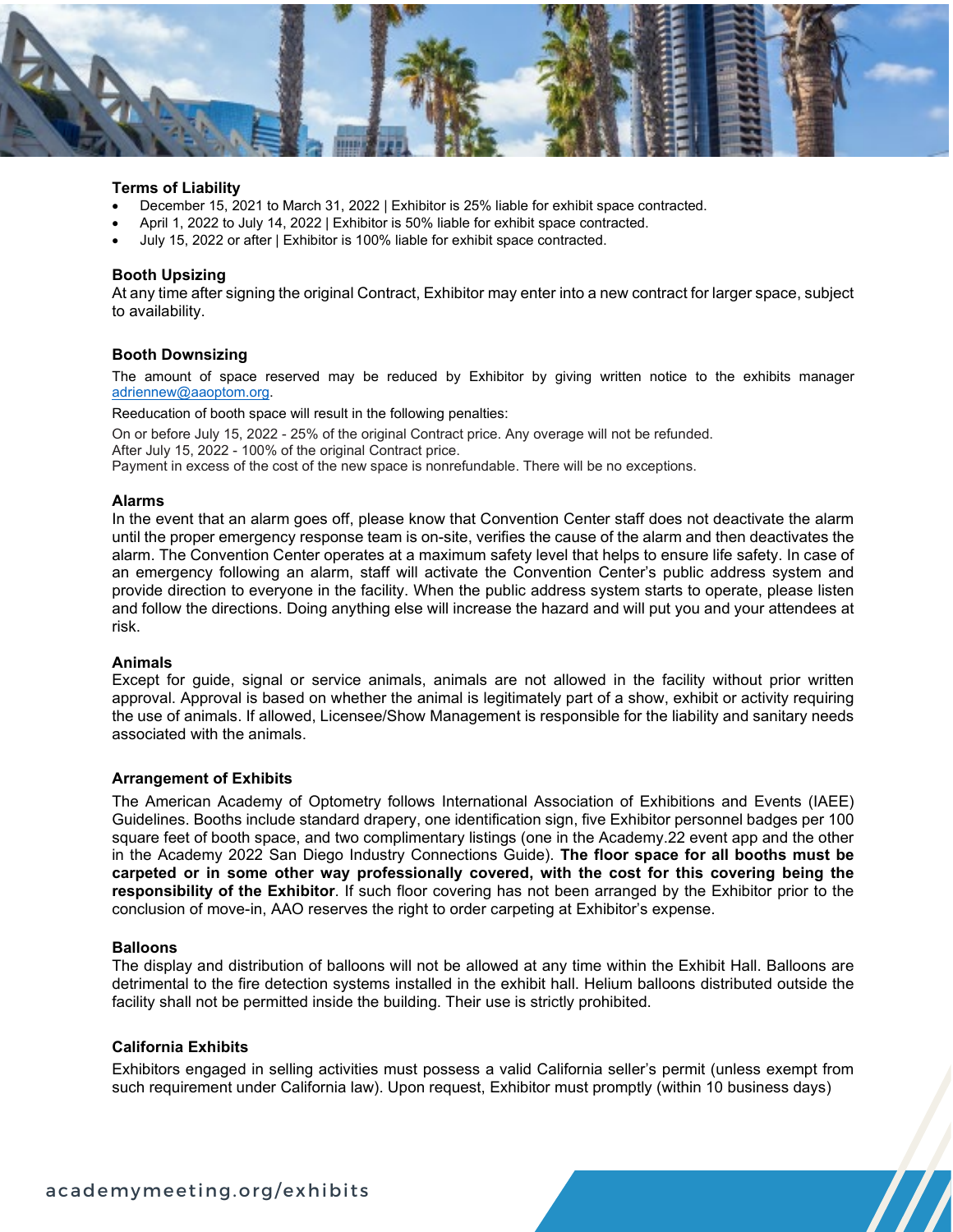

provide AAO with its seller's permit number (or reason for exemption). Information covering how to obtain a valid California seller's permit can be found [here.](https://s19.a2zinc.net/clients/Bonnier/ORECA2021/custom/Documents/Resource%20Center/BOE-Instructions-Form_2021.pdf)

# **Cannabis & CBD**

Under the San Diego Municipal Code (SDMC), no marijuana (means all parts of the Cannabis sativa L., whether growing or not; the seeds thereof; the resin extracted from any part of the plant; and every compound, manufacture, salt, derivative, mixture or preparation of the plant, it seeds or resin) or marijuana products (means cannabis that has undergone a process whereby the plant material has been transformed into a concentrate, including but not limited to, concentrated cannabis, or an edible or tropical product containing cannabis or concentrated cannabis and other ingredients) can be sold or distributed unless they are sold from a licensed marijuana outlet.

CBD oil is regulated under the SDMC because it is made from a portion of the cannabis plant. Sales and sampling are prohibited on-site at the venue.

# **Damage to Convention Center**

Exhibitor shall be solely responsible for any and all damage to the Convention Center caused by Exhibitor, its contractors, any company attending pursuant to an Additional Listing Contract or their respective officers, directors, employees, representatives, servants, agents, invitees, licensees, or subcontractors.

# **Dangerous Weapons**

A dangerous weapon is any object or device designed or intended to be used to inflict serious injury upon persons or property. The possession of a dangerous weapon is prohibited in the Convention Center. All concealed weapons are strictly prohibited in the Convention Center. Dangerous weapons include, but are not limited to firearms, explosives, stun guns, handcuffs, brass knuckles, sticks, clubs, batons, martial arts instruments, pepper spray, tear gas, knives, etc. Guests found in possession of the above-mentioned items will be asked to remove the item from the Convention Center or dispose of it. Guests who refuse to comply will be removed from the building and may be subject to arrest.

#### **Disclaimer of Warranties**

The express terms of this Agreement are in lieu of all warranties, conditions, undertakings, terms and obligations implied by statute, common law, trade usage, course of dealing or otherwise, including but not limited to any implied warranties of merchantability or fitness for any particular purpose, all of which are hereby excluded to the fullest extent permitted by law.

#### **Drone**

Limited drone usage is permitted inside the Convention Center. Drones are not permitted to fly on the outside perimeter of the building without prior FAA authorization. For additional information, contact your Event Manager.

# **Electrical & Rigging**

#### **Electric Safety**

All show and exhibitor equipment must be UL approved. Extension cords shall be three-wire with ground and shall service one appliance or device. Multi-plug adapters must be UL approved and have an overload internal circuit breaker. Home-type "cube" taps are prohibited. Spliced wires are heat generators and are prohibited.

Cooking/warming devices shall be electric and shall be UL or FM approved. Cooking/warming devices and heated products need to be four feet away from the front of the display, or have a shield 18" high, 1/4" thick across the front and down the sides of the demonstration area.

A 2A10BC fire extinguisher must be in the booth and readily available near the demonstration area.

# academymeeting.org/exhibits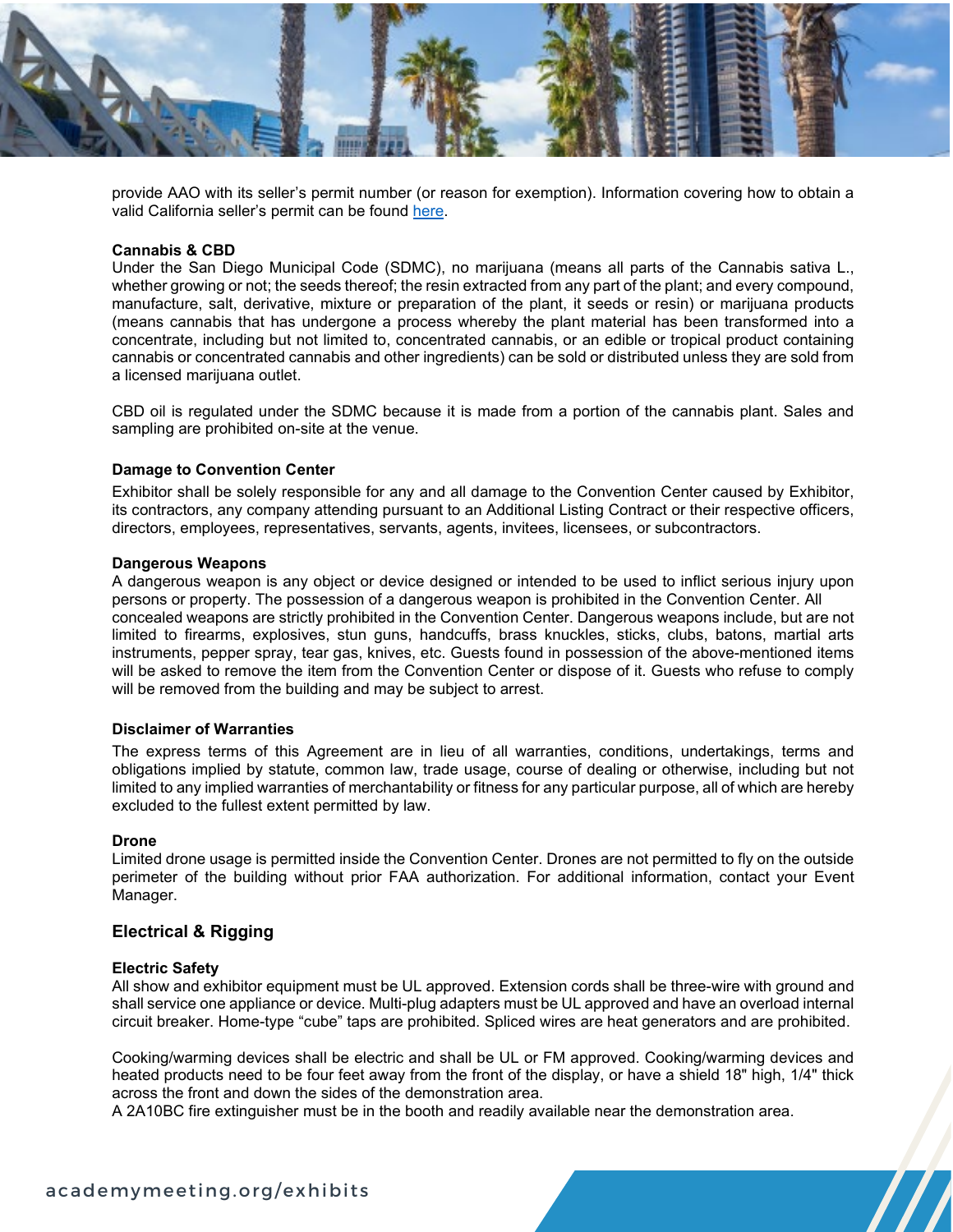

Electrical equipment shall be installed, operated and maintained in a manner that does not create a hazard to life or property. Sufficient access and working space must be provided for all electrical equipment and must comply with current N.E.C. standards.

# **Electric Services**

The Convention Center requires that all electrical work inside or attached to disconnect switches, panels, motor control centers, panel boards and other electrical equipment controlled by the Convention Center, be performed by Convention Center electrical staff or approved utility services contractors only.

# **Exhibit Space**

Any booth not set, or left empty (i.e., no freight, no furnishings ordered, no obvious set up activity) by 3:00 pm on October 26, 2022, will be considered no-shows and will be forfeited without refunds of any fees paid. It is the Exhibitors responsibility to contact Show Management if such a circumstance should arise. Exhibitors may not assign, sublet, or have any space allocated to it and may not advertise or display goods other than those intended on the 2022 space application.

# **Early Dismantling**

No exhibitor will be allowed to dismantle any portion of their exhibit prior to the end of exhibit hours on the final day of exhibits. Exhibitors who dismantle prior to the closing of the show will forfeit accrued seniority at the next Academy annual meeting.

# **Foam Core**

The State of California is banning all Styrofoam, including foam core signage by 2020. Foam core is associated with a myriad of ecological hazards and is not biodegradable. Foam core signage made prior to 2020 that is reused annually is permitted; however, foam core may not be used for signage that will be disposed after an event.

# **Food & Beverage**

Centerplate of San Diego is the exclusive provider of food, beverage, and catering services within the Convention Center. The San Diego Convention Center prohibits any food or beverages from being brought into the building. The Convention Center has an exclusive agreement to provide all catering and concessions within the facility. If staff witness an individual bringing outside food into the Convention Center, they will be turned away. Alcoholic beverages are not to be distributed within any booth space at Academy 2022 San Diego. Violators will be penalized and banned from exhibiting at future American Academy of Optometry events.

#### **Force Majeure**

AAO may suspend or terminate this Contract without penalty in the event the Convention Center becomes unavailable, is destroyed or damaged, or if it becomes inadvisable, impracticable, illegal, or impossible to hold the Academy 2022 San Diego as scheduled due to any event beyond the control of AAO, including but not limited to the following: strike; lockout; injunction; emergency; Act of God; fire; flood; earthquake; other types of natural disaster; pandemic; epidemic; labor dispute; any law, ordinance, rule or regulation which becomes effective after the date of the execution of this Agreement which may adversely affect attendance or the ability to hold the event; travel, social distancing or gathering capacity restrictions or recommendations issued by a governmental authority, agency or recognized health organization; Act of war or terror; curtailment of local, national, or international transportation facilities with a significant impact on domestic and/or international travel; and economic factors which make it impracticable for AAO to hold the Exhibit as scheduled or otherwise perform its obligations hereunder (including the unavailability or inadequacy of any convention center, headquarters, hotel(s), or necessary expansion space). In such an event, Exhibitor hereby waives any and all damages and claims for damages and agrees that the sole liability of AAO and the Sponsors of the AAO shall be to refund to Exhibitor all payments made for exhibit space, less a proportionate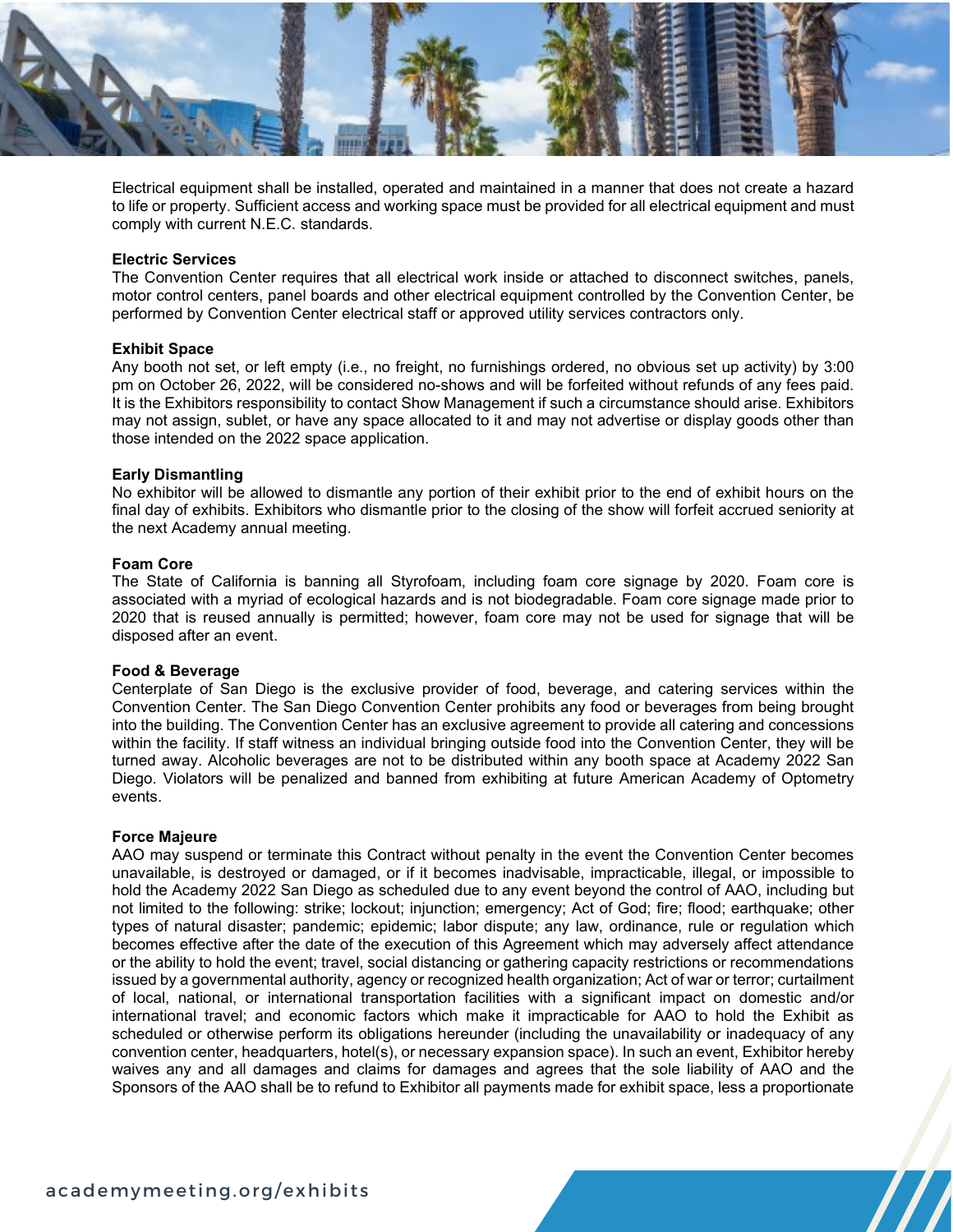

share of all expenses incurred and committed by AAO, such as, but not limited to, advertising, convention center fees, etc., to the extent any monies remain after payment of such expenses.

# **Freight Deliveries & Materials Shipping**

The Convention Center will not accept delivery of show materials or freight. Freight or shipping carriers must deliver freight to the attention of Licensee/Show Management's official service contractor or Licensee/ Show Management during licensee's contracted days.

# **General**

The parties are independent contractors with respect to each other, and nothing herein shall create any association, partnership, joint venture, or agency relationship between the parties. Neither party has any right nor authority, to assume or to create any obligation or responsibility on behalf of the other party except as otherwise provided herein. The parties agree that all rights and obligations provided in this Agreement which do not expressly terminate pursuant to this Agreement shall survive beyond the term of this Contract and shall remain in full force and effect in perpetuity. This Contract represents the entire agreement of the parties and supersedes any other understanding of the parties concerning the subject matter herein. This Contract may be modified only with signed written consent of AAO. The waiver of a breach of any of the terms hereof or of any default hereunder shall not be deemed a waiver of any subsequent breach or default, whether of the same or similar nature, and shall not in any way affect the other terms hereof. No waiver or modification shall be valid or binding unless in writing and signed by the waiving party. All provisions of this Contract shall be severable, and no provision shall be affected by the invalidity of any other provision to the extent that such invalidity does not also render such other provision invalid.

# **Glitter, Confetti, Popcorn and Other Materials**

The use of glitter, confetti, sand, or simulated snow types of material, as well as popcorn, is not permitted. Popcorn is not permitted without prior written approval from the MCCA. Additional cleaning charges may apply.

# **Hard Construction**

The Convention Center does not allow any hard construction activities to be executed on the exhibit floor or within the building, such as, but not limited to, material sawing, painting, welding, soldering, etc. without prior written approval. No spray paint, adhesives, cement and/or anchors are allowed on the premises.

### **Hospitality Space and Associated Exhibitor Activity (Affiliate Meetings/ICW)**

Space is to be used for internal company, institutional, or organizational meetings or social functions, and is subject to the AAO Affiliate Space Rules and Regulations and as amended in the future. In the event that a meeting space is used for unauthorized functions, AAO reserves the right to revoke and reassign space. All payments will be forfeited, and your company, institution, or organization risks revocation of exhibitor priority points. Show Management reserves the right to control all group activities sponsored by exhibitors during the period of the Annual Meeting whether they are held inside or outside the meeting facilities or official hotels. Failure to seek the necessary approval from Show Management for sponsorship of such an activity will result in the loss of priority points and possible refusal of the right to exhibit at future meetings.

# **Indemnification**

The exhibitor agrees to protect, indemnify, and hold Show Management, The Academy, San Diego Convention Center, their respective officers, directors, agents, and employees against and from any and all losses, costs, damages, liability, or expenses (including attorney's fees) arising from or by reason of any accident, bodily injury, property damage, or other claims or occurrences to any person, including exhibitor, its employees and agents, or any business invitees, arising out of or related to exhibitor's occupancy or use of the exhibition premises in the meeting or on and adjacent to San Diego Convention Center. **Proof of insurance must be submitted prior to exhibiting at Academy 2022 San Diego.**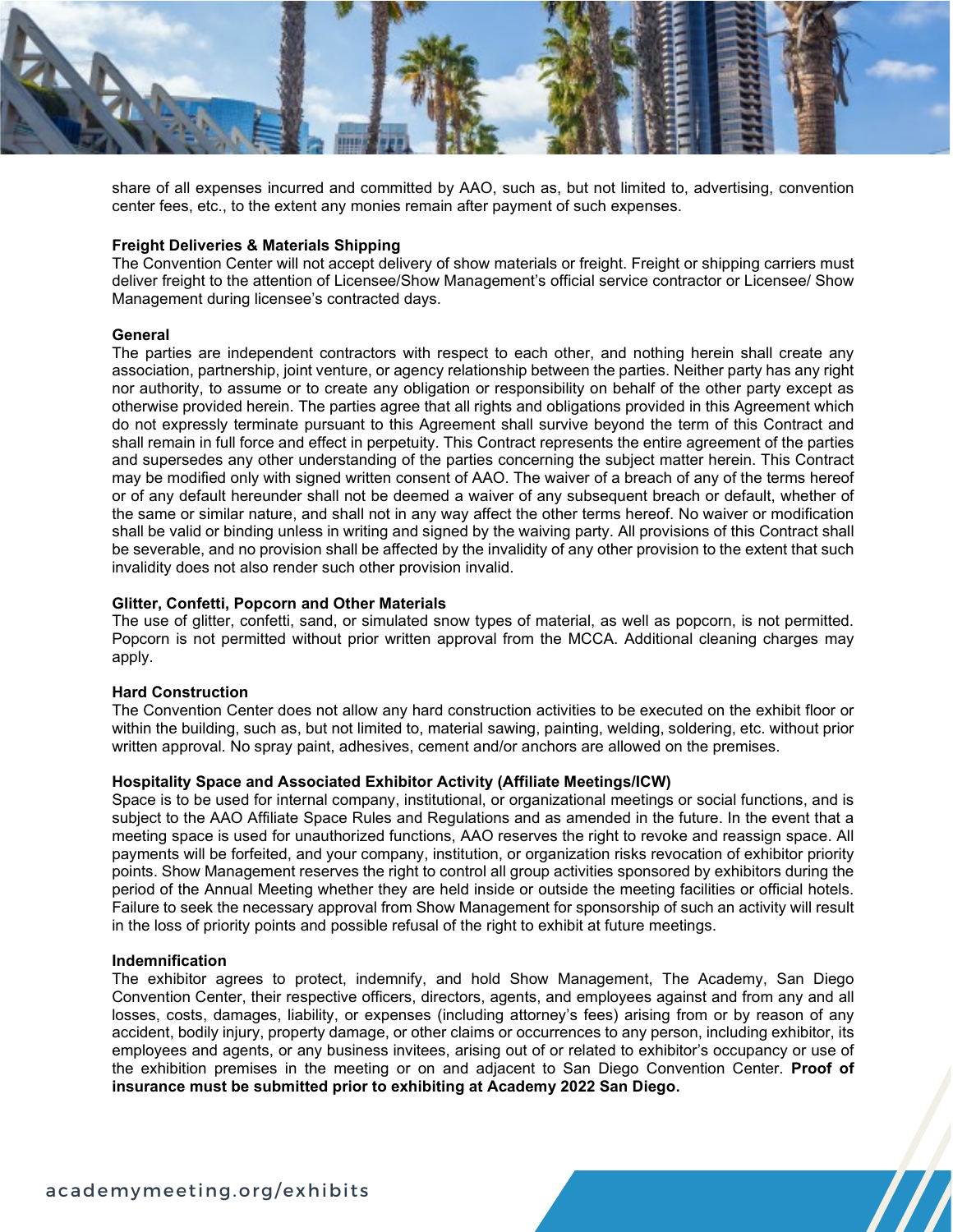# **Installation and Dismantling**

Exhibitor will not be allowed to set up, nor will freight or furnishings be delivered to Exhibitor's booth until AAO receives the full space rental fee payment. Exhibitors must comply with all move-in and move-out requirements as set forth in the Exhibitor Service Manual. Exhibitor agrees that if AAO should receive, handle, or have in its care or custody Exhibitor's property of any kind, AAO is authorized to act solely for the accommodation of Exhibitor, and AAO shall not be liable for any loss, damage, or injury to such property.

#### **Insurance**

Exhibitor shall carry adequate insurance to protect itself against bodily injury (including death) and property damage claims arising from Exhibitor's participation in the Academy 2022 San Diego, including but not limited to (i) worker's compensation as required by law and (ii) commercial general liability insurance in such amounts as are adequate, but in no event less than one million U.S. dollars (USD 1,000,000.00) combined single limit for both bodily injury and property damage. Said insurance shall name Academy 2022 San Diego and each of the Sponsors, including their respective members, officers, directors, agents and employees (collectively the "AAO Parties") as additional insureds, shall contain an endorsement that such policy shall remain in full force and effect notwithstanding that the insured has waived its right of action against any party prior to the occurrence of a loss, and shall require the insurer to waive all rights of subrogation against the Parties. Further, said insurance shall include a provision for notification to AAO at least thirty (30) days prior to cancellation. Exhibitor shall furnish AAO with a Certificate of Insurance verifying such coverage 30 days prior to the exhibition.

#### **Limitation of Liability**

Exhibitor agrees that the liability of AAO under this agreement shall not exceed the amount of space rental fees paid by Exhibitor. In no event shall AAO be liable for any indirect, consequential, punitive, or incidental damages, even if advised of the possibility of such damages. To the extent allowed by law, no claim may be brought against the AAO beyond one (1) year of the conclusion of the Academy 2022 San Diego.

#### **Logo Usage**

Exhibitor agrees to provide AAO with a limited, revocable, non-exclusive, nontransferable, worldwide, royaltyfree license to use, distribute, display, make derivative works from and copy the trademarks and logos of Exhibitor for promotional and marketing purposes related to Academy 2022 San Diego.

#### **Move-in and Move-out**

Children under 18 years of age are not allowed on the show floor during move-in and move-out. Closed toe shoes must be worn at all times in the exhibit halls and docks. No access will be granted to the exhibit halls or docks if the shoe policy is not followed. No open-toed footwear, sandals or flip flops allowed.

#### **Noise Levels in Displays**

Exhibits which include the operation of musical instruments, radios, sound projection equipment, public address systems or any noisemaking machines must be conducted or arranged so that the noise resulting from the demonstration will not annoy or disturb adjacent exhibitor and their patrons, nor cause the aisles to be blocked. **Operators of noisemaking exhibits must secure approval of operating methods before the exhibits open**. Noise levels must be held to an 80-decibel maximum at all times. Show Management will monitor the 80-decibel regulation on-site.

If an exhibitor is in violation of the 80-decibel regulation, they will receive one warning. If the exhibitor continues to operate noisemaking exhibits in excess of 80-decibels after the first warning, Show Management reserves the right to cut the power of the offending mechanism, or otherwise ensure the noisemaking mechanism is shut off. Any expenses incurred in this instance will be the sole responsibility of the exhibitor.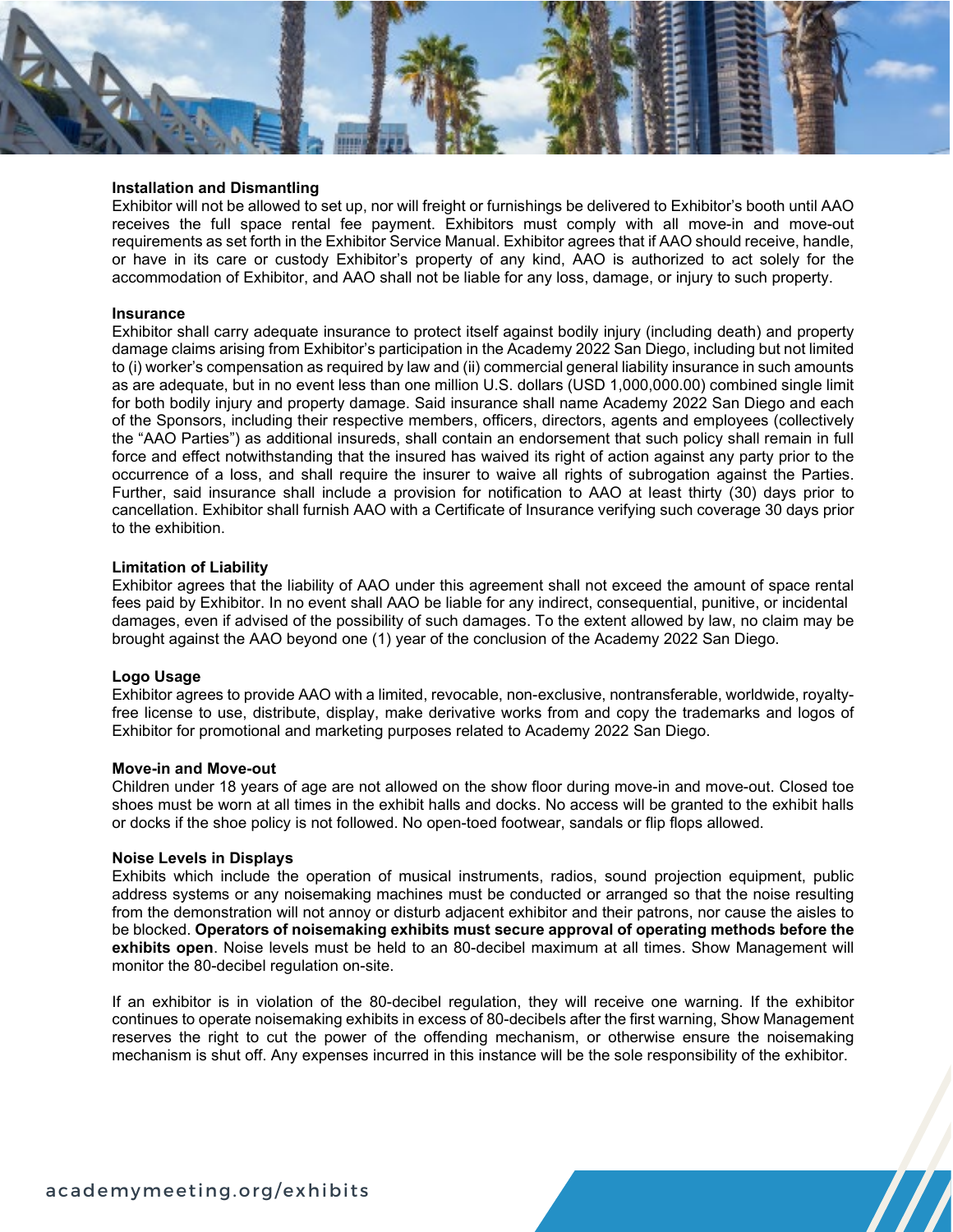

# **Photography**

Neither photography nor video recording are permitted in the Convention Center without AAO's express, prior written consent. Sanctions for noncompliance may include the seizure and destruction of film or electronic storage devices.

# **Priority Point Assignments**

Booth space for Academy 2022 San Diego is assigned in priority point order first, and then on a first-come, first-served basis after all priority point assignments have been completed. The priority-point system is designed to recognize companies that support the Academy's annual meeting and its activities, and to encourage new companies to participate.

Priority points are assigned for each year of participation as an exhibitor and/or corporate supporter. Each Exhibitor is credited with ten (10) Priority Points for each year exhibiting at the annual meeting, plus one point for each 100 net square feet (10'x10') of exhibit space. Companies can also earn priority points for advertising and/or sponsorship dollars spent with the Academy; please contact the Exhibit Manager for details.

# **Prohibited**

The San Diego Convention Center prohibits the use of the items below. This is not an exhaustive list. If you are unsure about an item, please check with the Exhibits Manager prior to Academy 2022 San Diego:

- Decorative Candles
- Open Flames
- Welding Equipment
- Confetti
- Glitter
- **Pyrotechnics**
- Popcorn
- **Sand**
- Hazing, Mist or Fog-producing Machines
- Foam Core

#### **Provision in Case of Default**

If any exhibitor fails to perform any material term or condition of the contract, Show Management reserves the right to terminate this contract immediately and to withhold

from the exhibitor possession of the space involved or to take immediate possession thereof.

#### **Restrictions**

Exhibitor's activities shall be restricted to Exhibitor's booth space only. AAO reserves the right to restrict, reject, prohibit, or eject any exhibit, in whole or in part, which becomes objectionable due to noise, safety hazards, or other reasons. AAO reserves the right to deny access to or eject any person whose behavior becomes objectionable or inconsistent with the Code of Conduct. In any such event, no refunds will be issued. Sanctions for noncompliance with AAO's rules and regulations may result in forfeiture of all fees paid and ineligibility to exhibit at or attend any future AAO meeting.

# **Right of Refusal**

Show Management reserves the right to exercise its sole discretion in the acceptance or refusal of exhibit applications.

#### **Samples**

Food and beverage product exhibitors who are germane to events and are lawful manufacturers or distributors of food and/or beverage products may distribute samples. Samples must be distributed from those specific exhibitor booth locations only. Samples may not exceed two ounces by weight of a solid product, and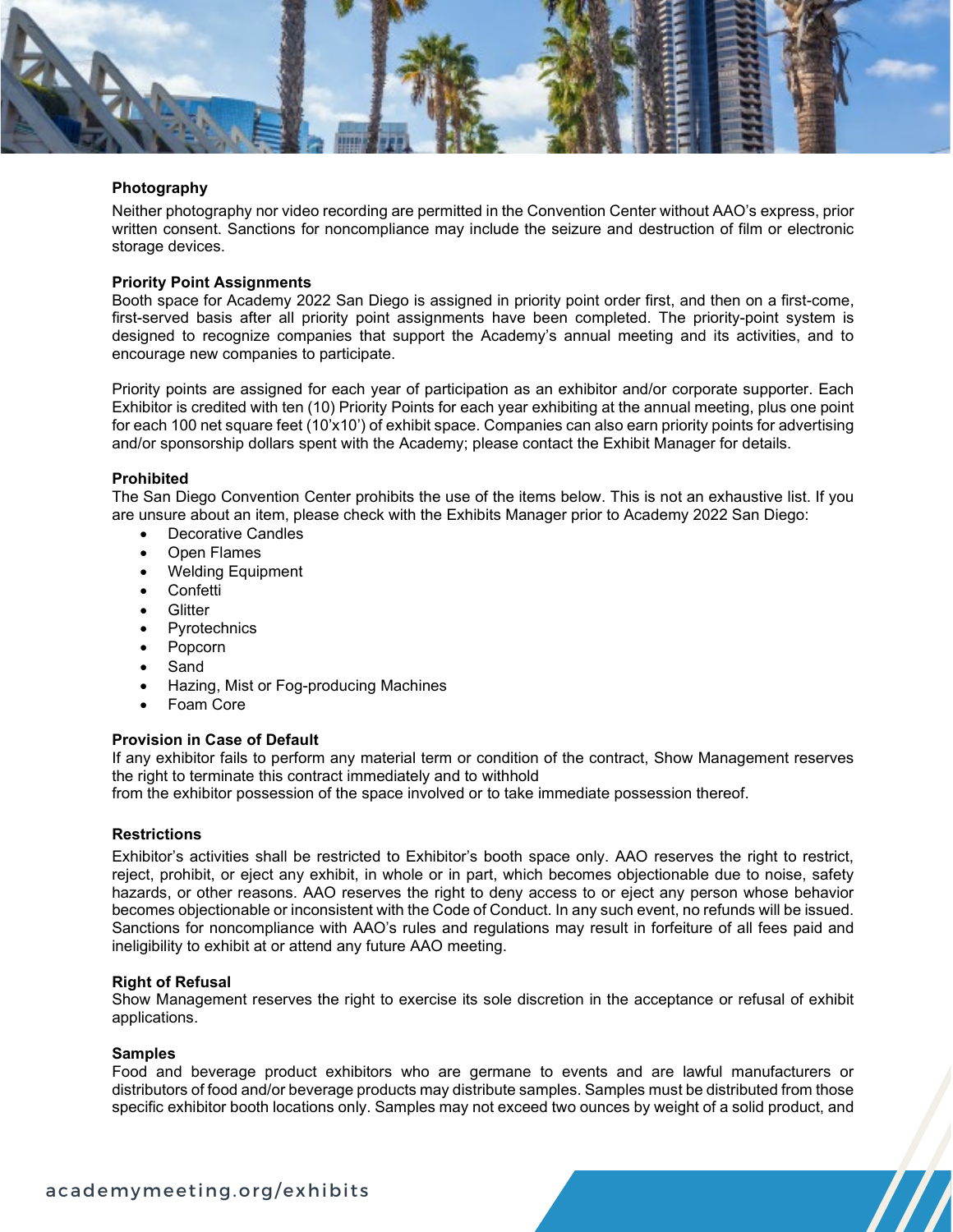

four ounces by volume of a non-alcoholic beverage product. All alcoholic beverage sampling must be serviced by the Convention Center's Food and Beverage Department. Approval for distribution of samples must be obtained prior to an event.

Please contact the Catering Department at 619.525.5800, or your Event Manager for additional information prior to the event.

Exhibitors distributing unauthorized food and/or beverage without receiving proper certification will face penalties.

# **Security**

Show Management provides perimeter access security for the Exhibit Hall and public spaces. Neither Show Management nor the San Diego Convention Center are responsible for loss or damage to exhibitor property. Entry into another exhibitor's booth without permission is strictly prohibited. For the protection of valuable items and equipment, exhibitors may require additional security and are encouraged to secure it. Further details can be found in the Exhibitor Service Manual available July 22, 2022.

#### **Show Cancellation**

In the event of acts of God, fires, strikes, or other unavoidable occurrences rendering the exhibit space unfit for use, Show Management will attempt to provide exhibit and meeting space at another location. In the event that Academy 2022 San Diego is not held at all, an exhibitor's sole remedy is a refund of its exhibitor space fees paid, less any actual costs incurred by the Show Management. The Academy is not liable for any travel expenses incurred by exhibitor in the event Academy 2022 is canceled.

# **Signage**

Affixing Signage Graphic wall, door and window clings are allowed with prior approval by the Event Manager. All locations must be approved and plotted on a diagram prior to installation. For carpet cling requests, please contact your Event Manager. Only certain materials are approved for usage. Nothing may be taped, nailed, stapled, tacked, or affixed to ceilings, walls, painted surfaces, fire sprinklers or fabric walls/air walls. It is the responsibility of Licensee/Show Management to inform your vendors, exhibitors, speakers, and staff of the policy. Check with your Event Manager for further information on appropriate displaying methods.

### **Smoking & Vaping**

The Convention Center is a non-smoking facility. By state law, and in the interest of public health, the Convention Center has adopted a nonsmoking policy. There are designated areas outside the building where smoking and vaping are permitted.

#### **Solicitation**

Solicitation of other exhibitors or interfering with other exhibitors will jeopardize a company's future exhibiting status.

# **Sound**

Exhibitors may use sound equipment in their booths as long as the noise level does not disrupt the activities of neighboring exhibitors. Speakers and other sound devices should be positioned so as to direct sound into the booth rather than into the aisle. Any sound that exceeds 80 decibels measured at the edge of an exhibitor's booth is considered objectionable and will not be allowed. The Convention Center does not allow outside equipment to be connected to or operated from the house sound system.